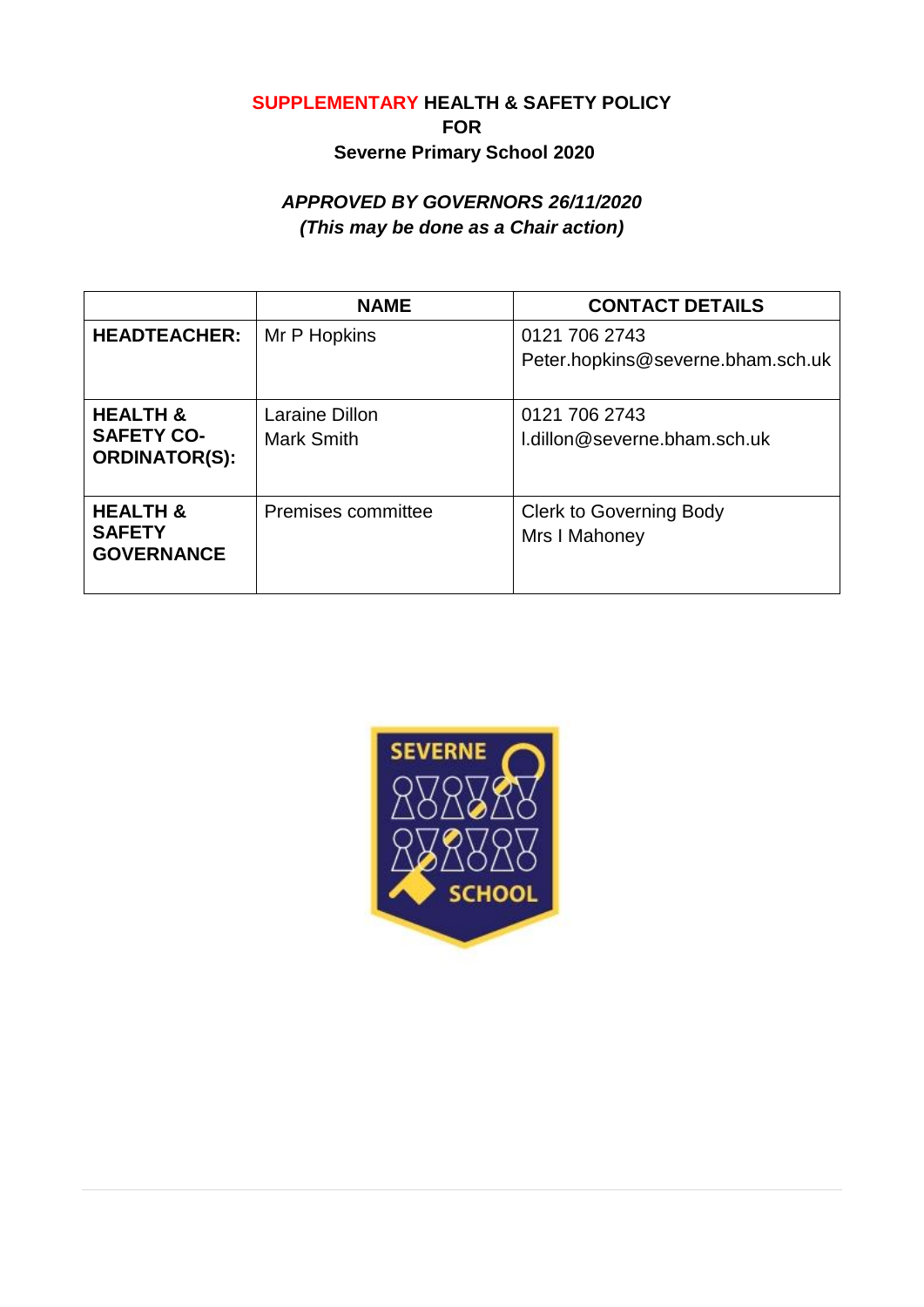## **SUPPLEMENTARY TO HEALTH & SAFETY POLICY FOR Severne Primary School**

#### **1. Introduction**

The school recognises the requirements of the Health & Safety at Work Act 1974 (and associated Regulations) and has an existing Health, Safety and Wellbeing Policy which sets out how we do this. However, in recognition of the current circumstances due to COVID-19, this supplementary document sets out the arrangements in relation to the health and safety of our children, staff and the wider school community during this time. This document has been written in accordance with guidance from the DfE and the Local Authority in relation to managing risk associated with COVID-19.

In order to ensure the school continues to operate in a safe way, thorough risk assessments are undertaken and any necessary adjustments to ensure the safety of children, staff and the wider community are implemented.

#### **2. Risk assessment**

The school has continued to undertake risk assessments during the period of partial closure due to COVID-19. As part of the preparation for wider opening of our school (from September 2020) a detailed risk assessment has been undertaken and an action plan to make any necessary adjustments to mitigate risk has been produced. The risk assessment and accompanying action plan cover the following Health and Safety elements:

| $\bullet$ | <b>Buildings &amp; Facilities</b> | Catering                                       |
|-----------|-----------------------------------|------------------------------------------------|
| $\bullet$ | <b>Emergency Evacuation</b>       | <b>PPF</b>                                     |
| $\bullet$ | Cleaning & Waste Disposal         | Response to suspected/confirmed Covid-19 cases |
|           | <b>Classrooms</b>                 | Curriculum/learning environment                |
|           | <b>Staffing</b>                   | Communication                                  |
| $\bullet$ | <b>Group Sizes</b>                | Governance                                     |
|           | <b>Social Distancing</b>          | School events (including trips)                |

The risk assessment and action plan are dynamic and are regularly reviewed to ensure they meet current need. All appropriate documentation is shared with staff and any necessary training to support implementation of the plan is provided.

#### **3. Roles and responsibilities**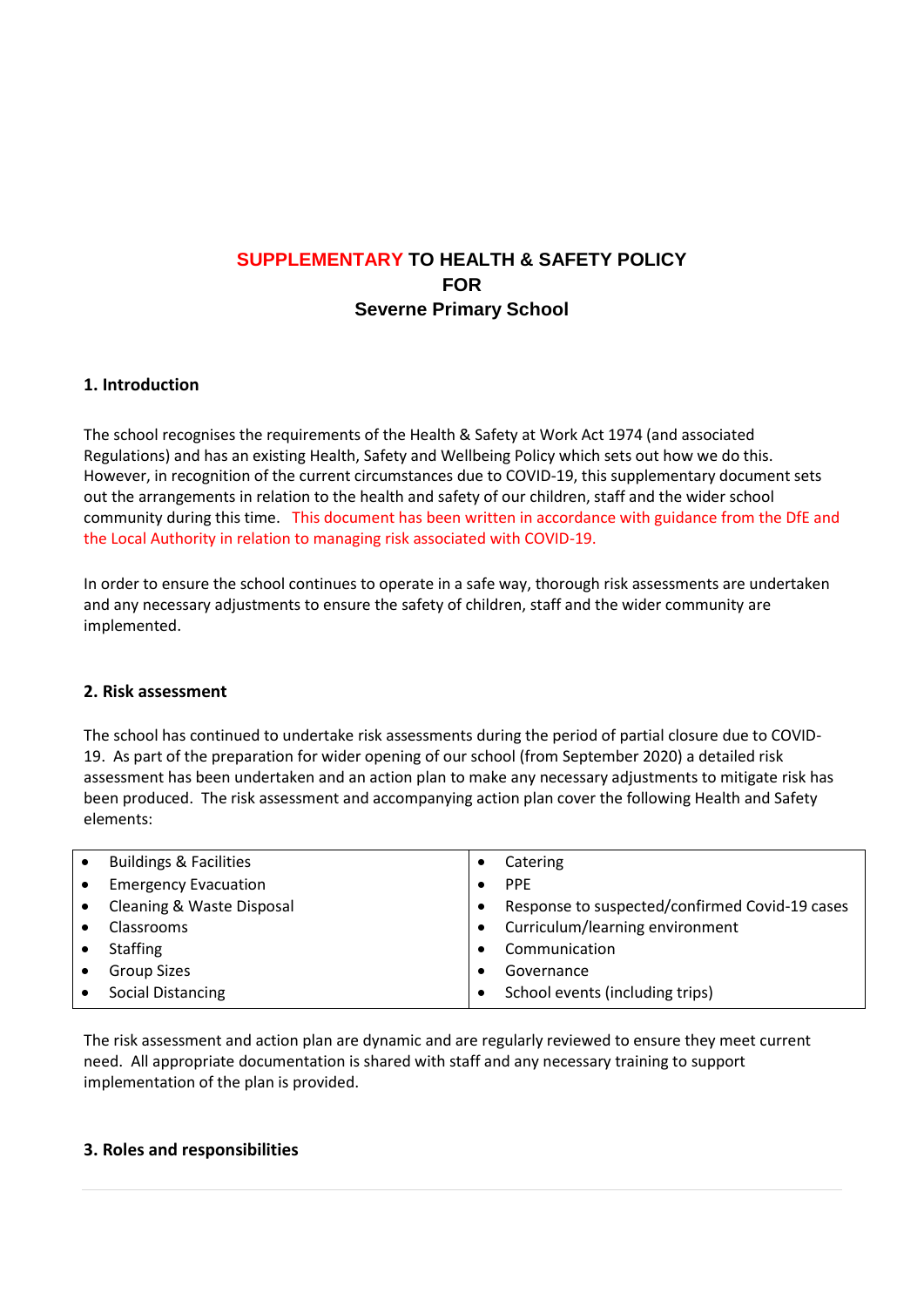### **a. The Governing Body will:**

- Regularly assess the effectiveness of the policy, risk assessment and action plan
- Ensure all documentation is regularly reviewed to meet current need and any updated guidance from the Government or Local Authority
- Ensure staff have access to any training or instruction required to implement the action plan
- Prioritise the wellbeing of all pupils and staff and ensure there is appropriate support in place

### **b. The Headteacher will:**

- Have overall responsibility for the development and implementation of the policy, risk assessment and action plan
- Ensure all documentation is regularly reviewed to meet current need and any updated guidance from the Government or Local Authority
- Prioritise the wellbeing of all pupils and staff and ensure there is appropriate support in place

#### **c. All staff will:**

- Carry out all work in accordance with the policy, risk assessment and action plan, including additional tasks as part of the response to COVID-19
- Take the opportunity to contribute to the risk assessment and action planning process
- Be responsible for reporting any (potential or actual) Health and Safety risks related to COVID-19 to the Headteacher
- Undertake any training to support implementation of the action plan and to identify any individual needs which may impact on the delivery of the plan
- Prioritise the wellbeing of all pupils and other staff

#### **d. Parents will:**

- Adhere to any recommendations from the school to help reduce the risk of transmission
- Keep their child at home if they or anyone within the household is displaying symptoms of COVID-19, or if otherwise advised to by the school or another appropriate Body (GP or NHS Track and Trace, for example)
- Adhere to drop-off and collection arrangements set by the school
- Ensure their child is aware of any protective measures put in place by the school and to encourage them to comply
- Adhere to government guidance at all times to reduce the risk of transmission
- Ensure their child does not mix socially outside of school, other than as permitted by current Government guidance

#### **e. Pupils will:**

- Observe the Health and Safety rules of the school, including new arrangements in response to COVID-19 set out in the current school Behaviour Policy
- Make staff aware if feeling unwell
- Report any Health and Safety concerns to a member of staff